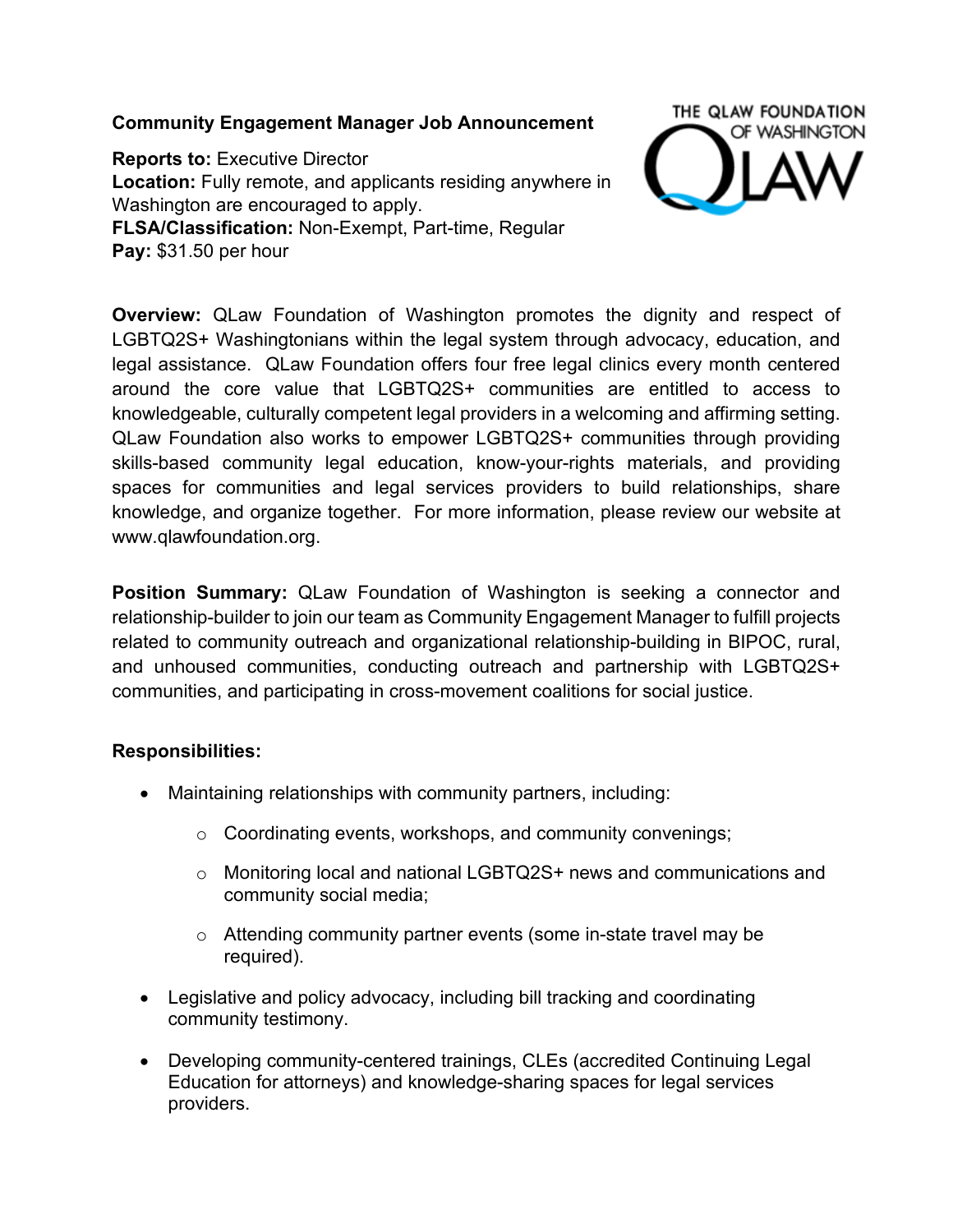- Creating community educational materials and resources, including identify emerging issues, developing effective delivery methods, and planning and executing regional or subject-specific convenings with legal and community partners.
- Working with contractors, students interns, and volunteers on communications, including event and activity updates, newsletters, and educational materials.

# **Qualifications:**

### Education and Experience:

- At least five years of experience leading community organizing, community education, or related experience. Unpaid or volunteer work may fulfill this criteria where leadership or time investment is significant.
- Bachelor's degree in a related field and at least three years of experience leading community organizing, community education, or related experience. Unpaid or volunteer work may fulfill these criteria where leadership or time investment is significant.
- Any combination of education, experience and measurable performance which demonstrates the capability to perform the duties of this position.

### Required Skills and Attributes:

- Demonstrated high degree of self-motivation and ability to work independently with minimal supervision, flexibility, tact, discretion, patience, and organizational ability, tempered by a cooperative spirit and the ability to take direction from the Executive Director.
- Demonstrated leadership, supervisory, and organizational abilities.
- Strong interpersonal communication and relationship-building skills.
- Ability to independently develop and implement complex projects while working collaboratively and within organizational strategies and values.
- Comfort with learning new technologies, including Zoom, Teams, SharePoint, Excel (including spreadsheet and chart creation), PowerPoint, and Canva.
- Database and records management skills.
- Comfort working across cultures and difference, including a demonstrated working knowledge of antiracist organizational management strategies.
- Commitment to supporting QLaw Foundation's mission, vision, and values.

# Preferred Skills and Attributes:

- Bilingual or multilingual applicants strongly preferred.
- Lived LGBTQ2S+ identity and/or very close relationship with LGBTQ2S+ communities strongly preferred.
- Experience with community organizing and movement-building in BIPOC, rural, and/or undocumented LGBTQ2S+ spaces strongly preferred.